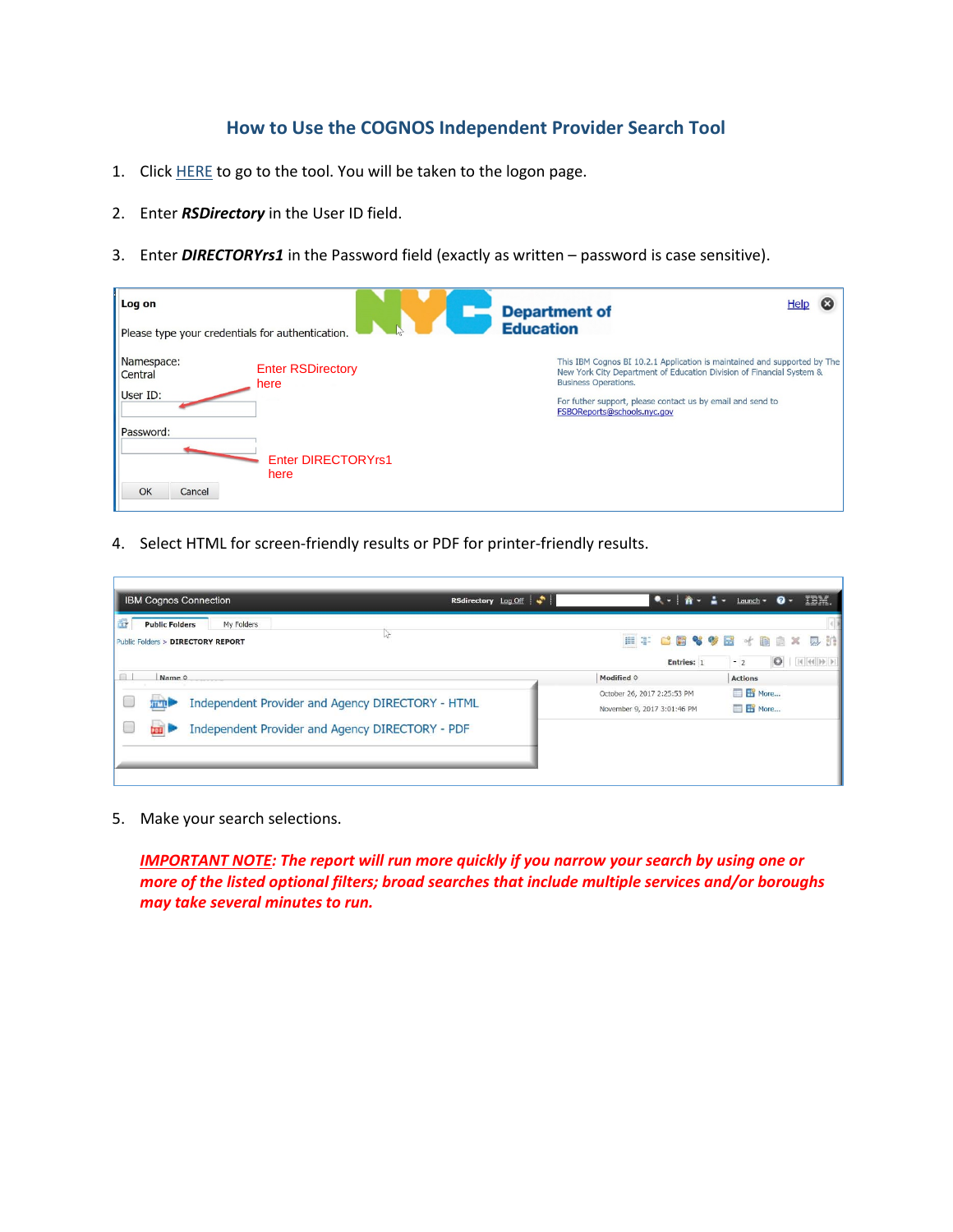

6. After you finish making your selections, press FINISH to run your customized list.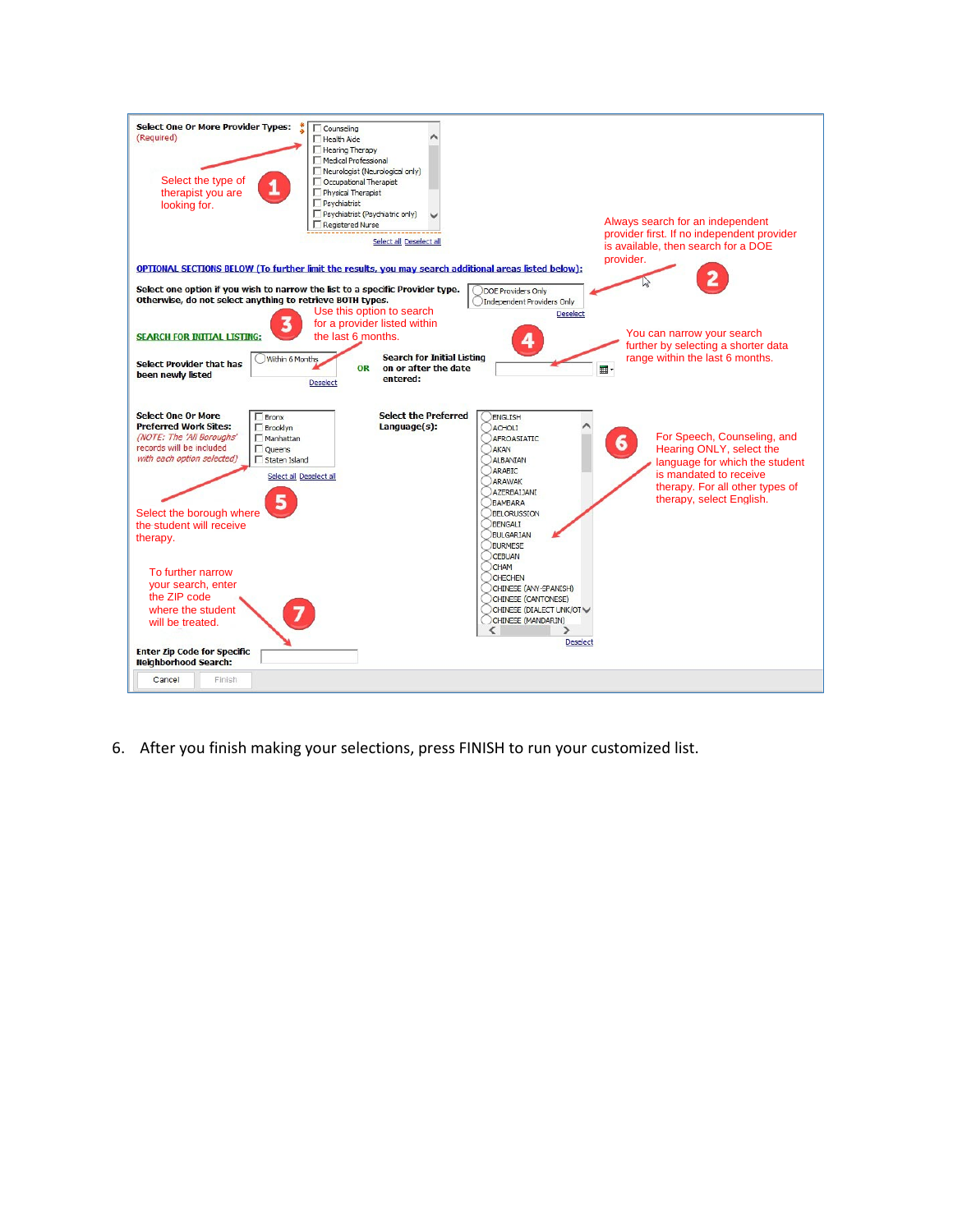| <b>Select One Or More Provider Types:</b><br>Counseling<br>$\nabla$ Health Aide<br>(Required)<br>Hearing Therapy<br>Medical Professional<br>Neurologist (Neurological only)<br>Occupational Therapist<br>Physical Therapist<br>$\Box$ Psychiatrist<br>Psychiatrist (Psychiatric only)<br>SETSS SEd/Reading/All<br>Select all Deselect all<br>OPTIONAL SECTIONS BELOW (To further limit the results, you may search additional areas listed below):<br>Select one option if you wish to narrow the list to a specific Provider type.<br>DOE Providers Only<br>Otherwise, do not select anything to retrieve BOTH types.<br>Independent Providers Only<br><b>Deselect</b><br><b>Select the Preferred</b><br><b>ENGLISH</b><br><b>Select One Or More</b><br><b>Bronx</b><br><b>Preferred Work Sites:</b><br><b>F</b> Brooklyn<br><b>F</b> ACHOLI<br>Language:<br>(NOTE: The 'All Boroughs'<br>Manhattan<br><b>F</b> AFROASIATIC<br>records will be included<br>$\Box$ Queens<br>$\Gamma$ AKAN<br><b>▽</b> Staten Island<br>with each option selected)<br>AI BANTAN<br>ARABIC<br>Select all Deselect all<br><b>F</b> ARAWAK<br>AZERBALIANI<br><b>F</b> BAMBARA<br><b>FELORUSSION</b><br><b>F</b> BENGALI<br><b>FULGARIAN</b><br><b>FURMESE</b><br><b>IT</b> CHAM<br><b>CHECHEN</b><br>CHINESE (ANY-SPANISH)<br>After you finish making<br>CHINESE (CANTONESE)<br>CHINESE (DIALECT UNK/01<br>your selections, press the<br>CHINESE (MANDARIN)<br>FINISH button.<br>CHINESE, ANY<br>Select all Deselect all<br>Enter Zip Code for Specific Neighborhood Search: |                  |                                                           |
|-----------------------------------------------------------------------------------------------------------------------------------------------------------------------------------------------------------------------------------------------------------------------------------------------------------------------------------------------------------------------------------------------------------------------------------------------------------------------------------------------------------------------------------------------------------------------------------------------------------------------------------------------------------------------------------------------------------------------------------------------------------------------------------------------------------------------------------------------------------------------------------------------------------------------------------------------------------------------------------------------------------------------------------------------------------------------------------------------------------------------------------------------------------------------------------------------------------------------------------------------------------------------------------------------------------------------------------------------------------------------------------------------------------------------------------------------------------------------------------------------------------------------------------------------------------|------------------|-----------------------------------------------------------|
|                                                                                                                                                                                                                                                                                                                                                                                                                                                                                                                                                                                                                                                                                                                                                                                                                                                                                                                                                                                                                                                                                                                                                                                                                                                                                                                                                                                                                                                                                                                                                           |                  | <b>Independent Provider and Independent Agency Search</b> |
|                                                                                                                                                                                                                                                                                                                                                                                                                                                                                                                                                                                                                                                                                                                                                                                                                                                                                                                                                                                                                                                                                                                                                                                                                                                                                                                                                                                                                                                                                                                                                           |                  |                                                           |
|                                                                                                                                                                                                                                                                                                                                                                                                                                                                                                                                                                                                                                                                                                                                                                                                                                                                                                                                                                                                                                                                                                                                                                                                                                                                                                                                                                                                                                                                                                                                                           |                  |                                                           |
|                                                                                                                                                                                                                                                                                                                                                                                                                                                                                                                                                                                                                                                                                                                                                                                                                                                                                                                                                                                                                                                                                                                                                                                                                                                                                                                                                                                                                                                                                                                                                           |                  |                                                           |
|                                                                                                                                                                                                                                                                                                                                                                                                                                                                                                                                                                                                                                                                                                                                                                                                                                                                                                                                                                                                                                                                                                                                                                                                                                                                                                                                                                                                                                                                                                                                                           |                  |                                                           |
|                                                                                                                                                                                                                                                                                                                                                                                                                                                                                                                                                                                                                                                                                                                                                                                                                                                                                                                                                                                                                                                                                                                                                                                                                                                                                                                                                                                                                                                                                                                                                           |                  |                                                           |
|                                                                                                                                                                                                                                                                                                                                                                                                                                                                                                                                                                                                                                                                                                                                                                                                                                                                                                                                                                                                                                                                                                                                                                                                                                                                                                                                                                                                                                                                                                                                                           |                  |                                                           |
|                                                                                                                                                                                                                                                                                                                                                                                                                                                                                                                                                                                                                                                                                                                                                                                                                                                                                                                                                                                                                                                                                                                                                                                                                                                                                                                                                                                                                                                                                                                                                           |                  |                                                           |
|                                                                                                                                                                                                                                                                                                                                                                                                                                                                                                                                                                                                                                                                                                                                                                                                                                                                                                                                                                                                                                                                                                                                                                                                                                                                                                                                                                                                                                                                                                                                                           |                  |                                                           |
|                                                                                                                                                                                                                                                                                                                                                                                                                                                                                                                                                                                                                                                                                                                                                                                                                                                                                                                                                                                                                                                                                                                                                                                                                                                                                                                                                                                                                                                                                                                                                           | Finish<br>Cancel |                                                           |

7. You will see a popup telling you that your report is running.



8. When your report is finished, if you selected HTML, it will appear onscreen and look like this: